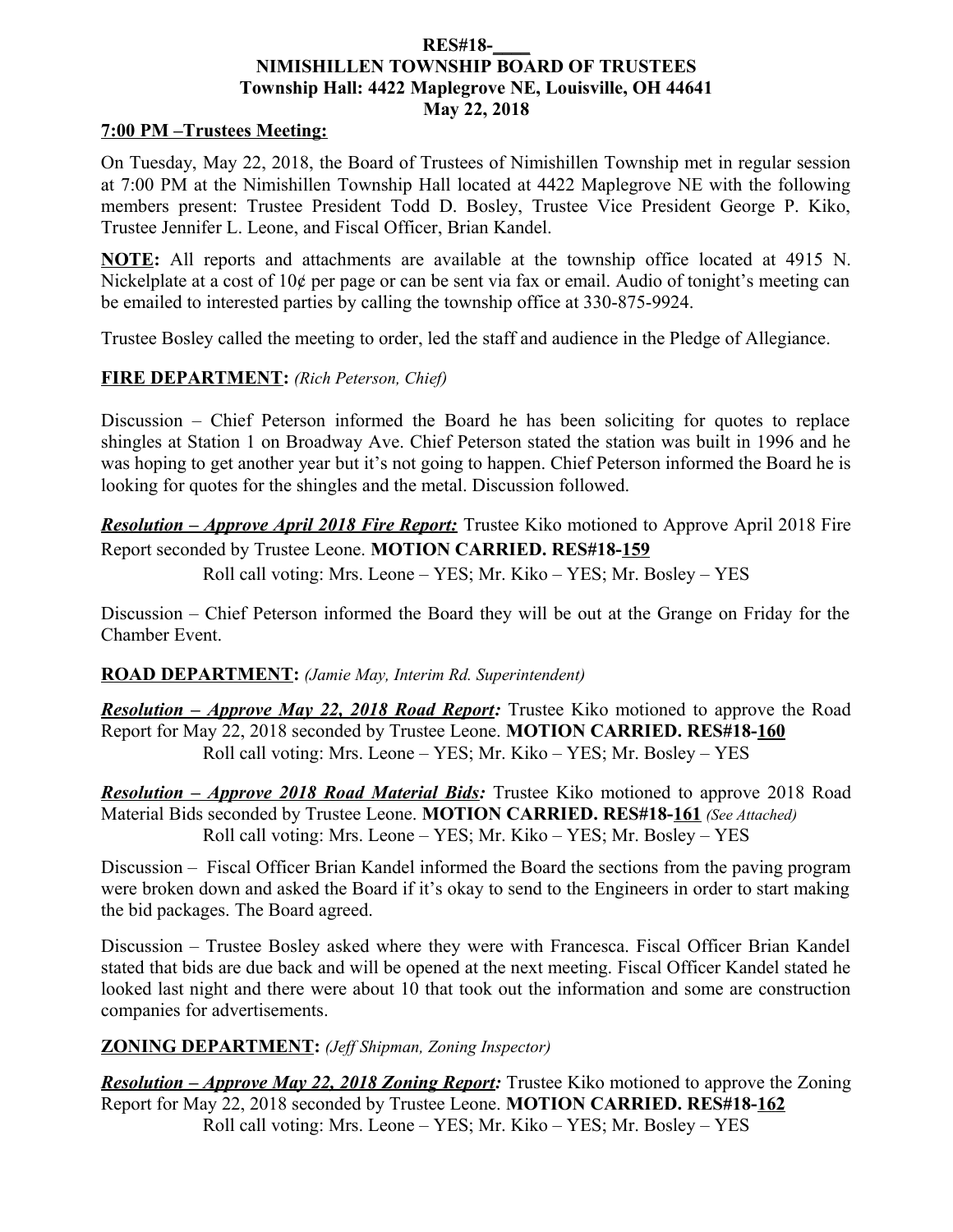#### *Trustees Minutes – 2018, May 22 (Cont.)*

Discussion – Zoning Inspector Jeff Shipman informed the Board that he pulled the file for 4344 Swallen to review and he needs more time to look into it. Mr. Shipman stated he contacted the owner about cleaning up and mowing the property. The owner sent an email and will not do anything more to the property until the pipe is installed. Mr. Shipman stated he has a call into Gary Connor from the County. Discussion followed.

# **FISCAL OFFICER:** *(Brian Kandel)*

Discussion – Fiscal Officer Brian Kandel asked the Board to request to the SC Budget Commission to amend the 2018 Certificate/Appropriations. Fiscal Officer Kandel informed the Board the appropriations increased to \$4,399.231, it is an increase of \$64,682 from the grants from Solid Waste for the Compost.

*Resolution – Request to SC Budget Commission to Amend 2018 Certificate/Appropriations:* Trustee Kiko motioned to Request to SC Budget Commission to Amend 2018 Certificate/Appropriations seconded by Trustee Leone. **MOTION CARRIED. RES#18-163** Roll call voting: Mrs. Leone – YES; Mr. Kiko – YES; Mr. Bosley – YES

# **CONCERNS OF CITIZENS:**

*Donna Fuller of 5857 Rosedale* stepped to the podium regarding:

- Newsletter
- Burning

Discussion – Ms. Fuller asked the Board if the newsletter will have a little on the Fire, Road,  $\&$ Zoning Departments. Trustee Leone stated that is the plan. Ms. Fuller asked Chief Peterson if he could include information on burning. Discussion followed.

*Jim Morris of 4514 Eastland* stepped to the podium regarding:

- Union Cemetery Association
- Property at the corner of Peach & Eastland

Discussion – Mr. Morris asked the Board if they knew who is on the Union Cemetery Association. Trustee Kiko stated he knows 2 of the board members. Mr. Morris asked if the Township was reimbursed for costs to the damaged mausoleum. Fiscal Officer Kandel stated he doesn't think and he knows there was questions on whether the cemetery owned the mausoleum. Discussion followed.

Discussion – Mr. Morris asked the Zoning Inspector about the property at the corner of Peach  $\&$ Eastland. Mr. Shipman stated he went out to the property and he has all the numbers to it. Mr. Shipman stated he is starting to make calls and is waiting on calls to come back.

*Bob Kraus of 7506 Bentler Ave.* stepped to the podium regarding:

• Concerned about neighbor's garage

Discussion – Mr. Kraus asked the Zoning Inspector for an update about his neighbor's new garage. Mr. Shipman stated he took a look it and is looking through the files on why the permit was given.

## **TRUSTEES:** *(George Kiko, Jennifer Leone, Todd Bosley)*

*Resolution – Enter into Executive Session:* Trustee Kiko motioned to enter into executive session from this regular meeting as authorized under O.R.C. 121.22(G)(1) Personnel Matters to consider appointment, employment, dismissal, discipline, promotion, demotion, or compensation of a public employee at 7:25 p.m. seconded by Trustee Leone. **MOTION CARRIED. RES#18-164**